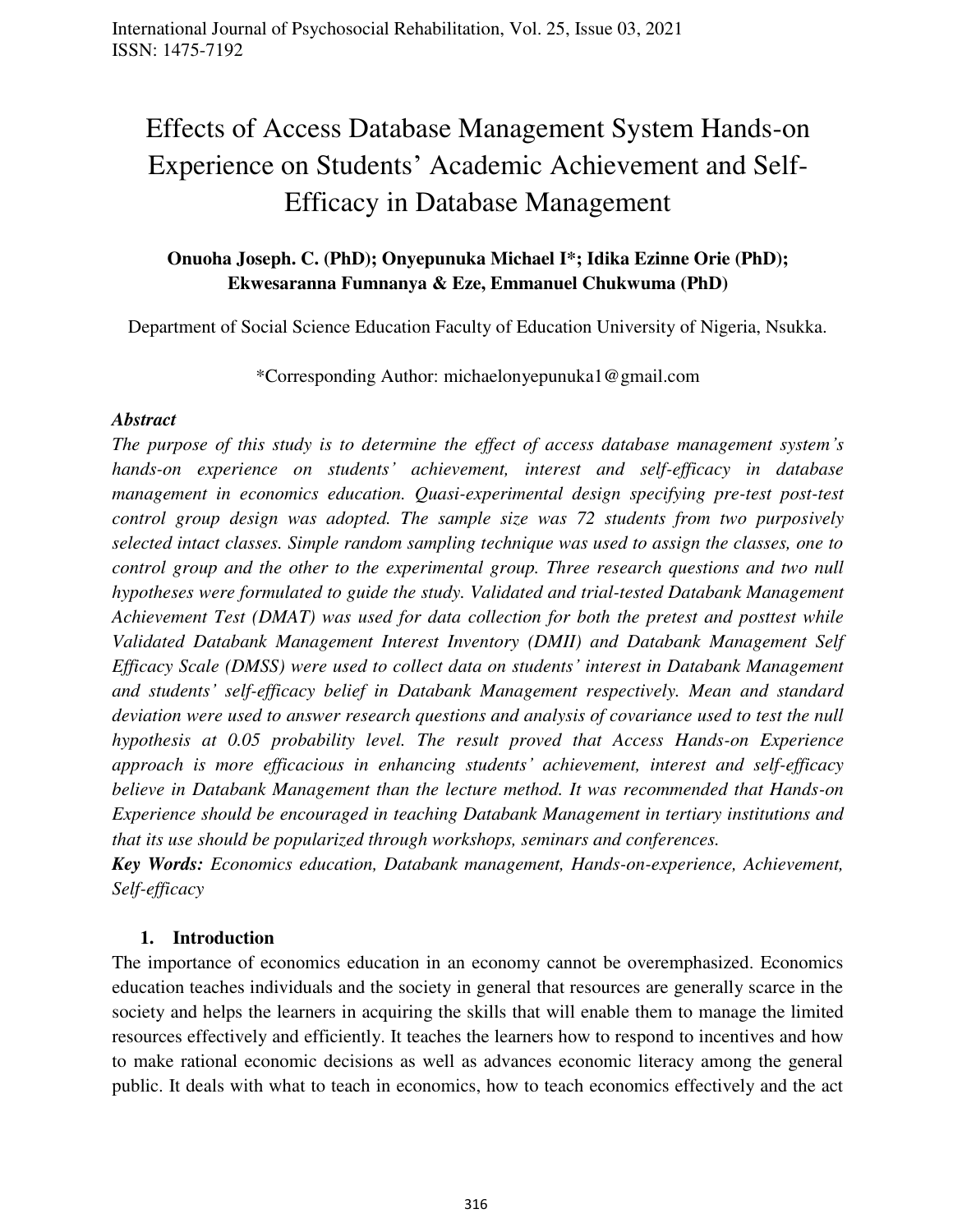of teaching economics. In the process, it embeds on individual learners the pedagogical skills in economics, the ability to addresses the problems of what to produce, how to produce, for whom to produce and how resources can be utilized efficiently which are needed by firms and the government for economic policy decisions and implementation. In its educative process, in addition to the explanation of the concepts of scarcity, it attempts to critically explain, efficiency, equity, opportunity cost, rational behaviour, marginal changes, incentives, the market economy, property rights, market failure, externality, market power and trade-offs amongst others. It explains what they are, why they exist, and how they can be managed for optimum benefits of the society (Mankiw, 2007; Onyepunuka, 2016). All of these are the major challenges besetting many economies today, including Nigeria.

Economics Education is a special branch of economics that utilizes educative approaches for the purpose of embedding on the resources within the society (Akarowhe, 2018). It is a field that focuses on state of the economics curriculum, the instructional materials and teaching techniques and making effort to improve them at all levels of education as well as making research into the effectiveness of alternative instructional techniques, the level of economic literacy of various groups, and factors that influences the level of economics literacy (Becker, 2015). Economics Education is the application of educational theories and principles into the science and art of teaching and learning economics contents in order to achieve the instructional objectives in more effective and efficient way. It is the systematic transmission and acquisition of knowledge, skills, attitude, and values that enable one to make rational decisions in relation to the use of scarce resources to satisfy the most pressing wants at the expense of others numerous ones. The behavioural approach is one of the major approaches it uses in studying human behaviour in economics education.

This behavioural approach and some other approaches require collection of authentic data on the relevant variable(s) directly from the source or from a well-managed data repository technically referred to as database or databank. Such data are used to explain or predict the behaviour of one or more variable(s) of interest in terms of the other(s). Databank is considered having the same meaning with database and they are used interchangeably in this work. The database is a structured collection of logically related data for an intended group of users and applications. According to Cathy (2017), it is a repository of related data or information on one or more subjects with a logically coherent structure for easy and quick retrieval whenever needed by the intended users and systems. A databank is as an electronic repository of data built for subsequent access, review, and update of particular pieces of information in a rapid and coherent manner.

Databases are of varying complexity, sizes, and physical organizations. The data contained

in the bank usually represent the partial view of a portion of the real world. Imo (2018) identified four types of databases as an institutional database, national database, regional databases and Non-Governmental Organizations (NGOs)/international agencies database. Imo further explained that institutional database is a repository of research results from institutions and national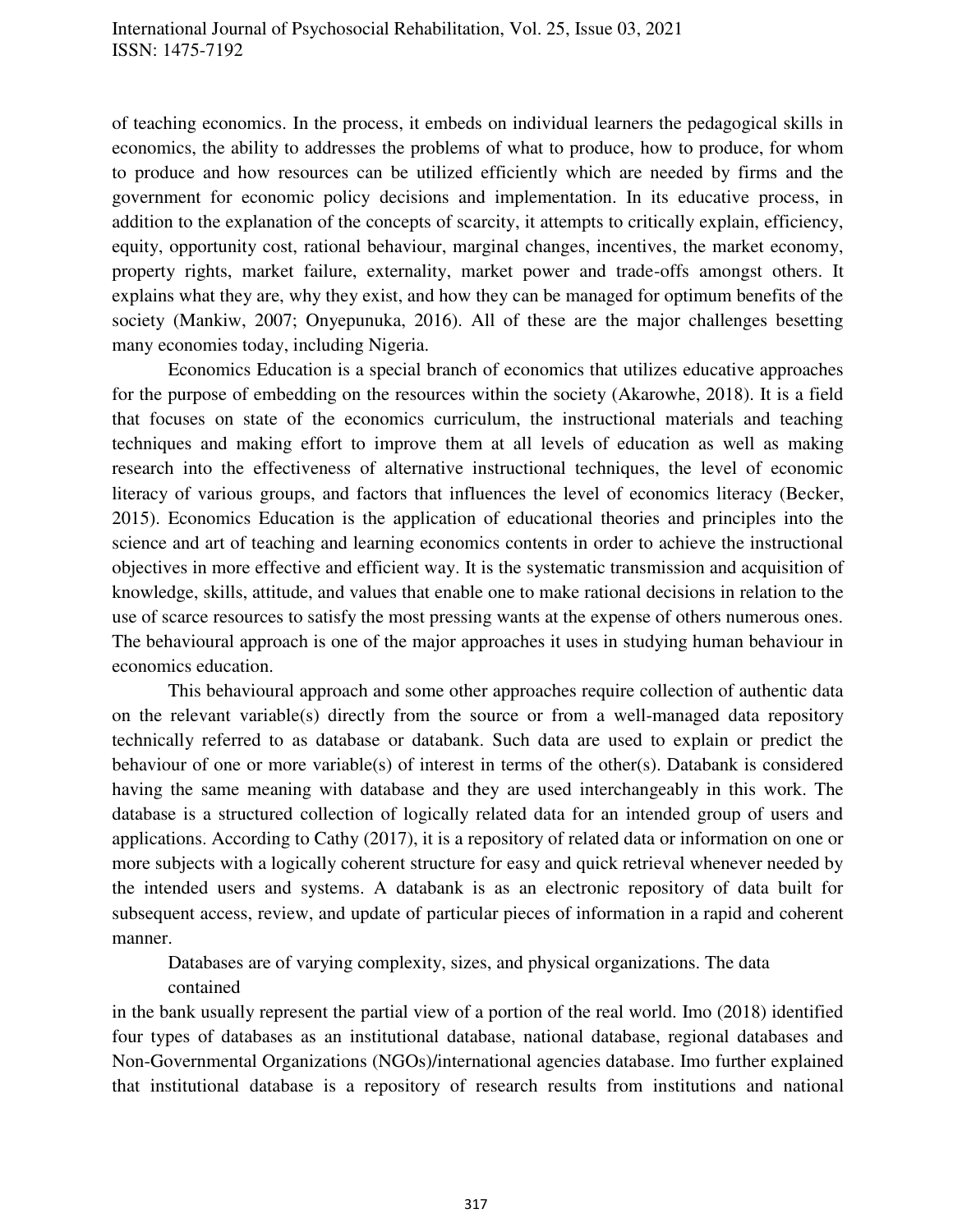database is a central repository for coordinating facilities for scientific publications in various institutions in a country while regional database and NGOs/ international agencies databases are pools of databases from various countries that make up the block referred to as region and pools of databases which are built by NGOs and commercial publishing outfit respectively.

A databank may also be established with the intention of using the information contained within for research and other uses such as grading and reporting, recommendation, promotion, trend identification and the stimulation of ideas for possible future research. Therefore, a reliable and valid database should be the hub of the Economics Education especially in the Information and Communication Technology (ICT) era when electronic databases have become sources of current information for research. If the data and database upon which the principles, theories, and practices of economics education are based are not reliable or valid, subsequent activities and practices will lose their desired reliability and effectiveness. Thus, effective approach in teaching and learning the state of the act databank management in Economics Education is a sine qua non.

Considering the related pieces of literature on databank management and the consequential nature of data generally available in Nigeria, it becomes very disturbing that the reverse has been the case for decades. Education data generally available in Nigeria tends to be inaccurate and unreliable. This is admitted by Udoh (2017) who stated that the demographics and the educational data in Nigeria have suffered a tremendous inaccuracy; and Ololube (2019) who observed that one of the most difficult challenges that are faced in the field of education is the issue of inaccurate statistical data. This situation has been one of the major causes of ineffective and inefficient planning and implementation of economic, economics education and education programs and policies in Nigeria as Okoroma (2006) observed that reliable data have not been a popular feature in planning [and implementing Economics] education [programs] in Nigeria. One of the factors identified to be the cause of unreliable and inaccurate data in Nigeria is the unpopularity of Databank Management in Schools' curricula and the consequential use of mediocre and ill-trained personnel for data collection and databank management.

This indicates lapses in the education system since the graduates are observed to be illtrained and incompetent for employment. These lapses have been attributed to the teaching and learning process in schools and its outcome; indicating the inability of schools to achieve curriculum goals. For an educational goal to be attained, the students are expected to attain high academic achievement (Okoro, 2005). Academic achievement is a concept influenced by multiple factors and hence variously conceptualized by various groups of persons (Santos, Bago, Baptist, Ambroso, Fonseca & Quintas, 2016). The major categories of these influences include socioeconomic status; academic institutional arrangements and students' personal characteristics (Ganyaupfu, 2013). In most studies, it is viewed as successful completion of studies within a given time frame (Higher Education Academy, 2008) and in that case achievement is reduced to rate (Santos at al. 2016). Anastasi and Uraina (2005) stated that achievement is the aspect of measuring the effects of a relatively standardized set of experience. Academic achievement is the level of attainment of predetermined learning objectives by the learner. The level of attainment is determined through the results of internal and external assessments that take the form of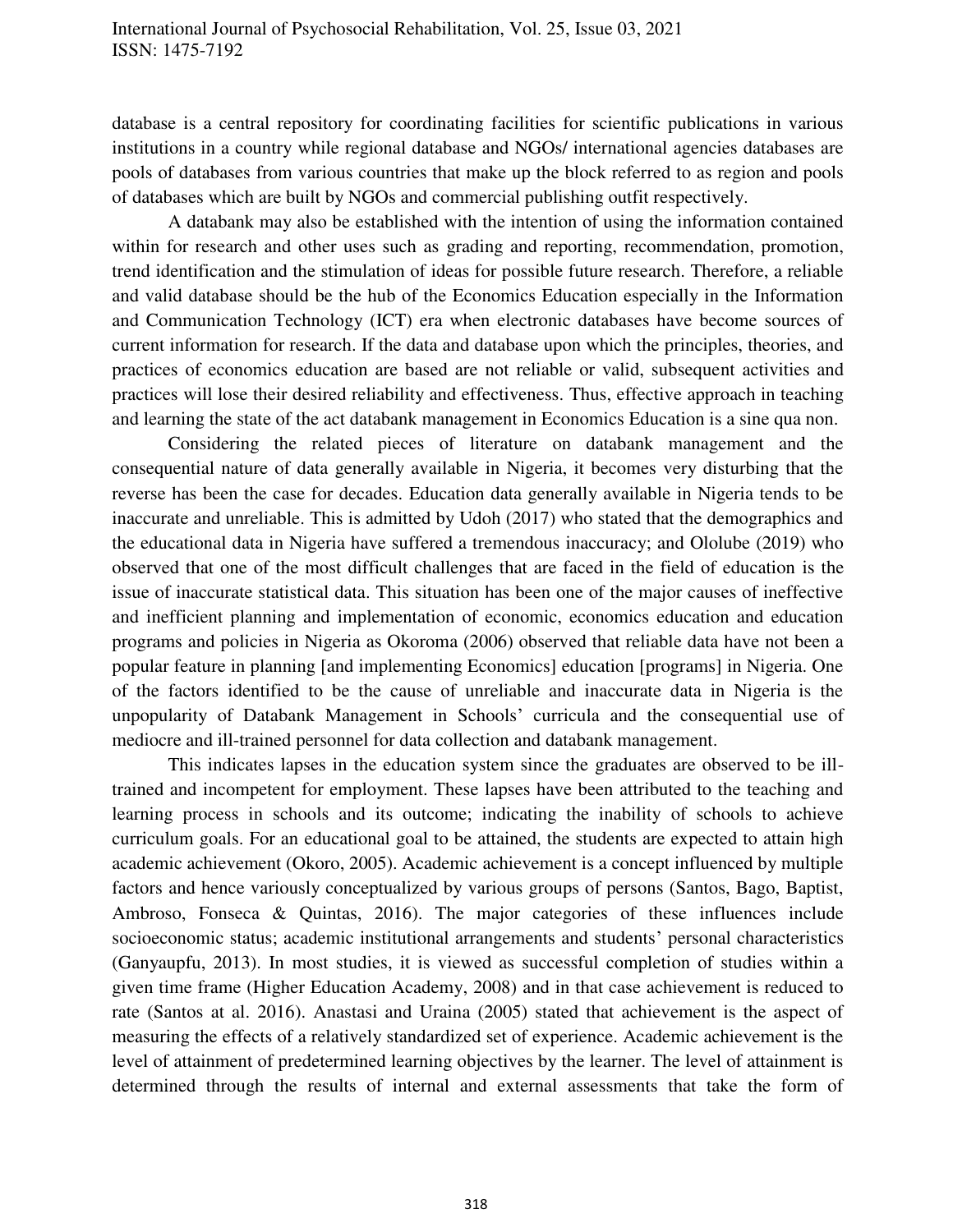formative and summative evaluations. In postgraduate studies setting, the standardized format for assessing the students' academic achievement is through course work, seminar presentations, end of semester examinations and end of program project or thesis reports.

Numerous studies have shown that student's poor achievement is epidemic in computer science courses (Isman, 2005; Liao, 2007; Wise-Geek, 2013; Anigbo & Orie, 2018) of which Databank Management is one, irrespective of the disciplinary area, such as economics education, in which it is housed. Teaching styles used by lecturers in delivering their lessons have a positive influence on learners' academic achievements (Kang'ahi et al., 2012). The causes of students' poor achievement is traceable to predominant use of lecture method of teaching ICT and computer studies (Lia, 2007; Wise-Geek, 2013) which makes learners become discouraged and passives (Madu & Nwangwu, 2014); an uninspiring method continuously used to teach ICT in Nigeria which had not been effective in classroom delivery (Anigbo & Orie, 2018). This practice may have been negatively impacting the levels of Economics Education students' achievement and self-efficacy in Databank Management as Ossai (2014) observed that the conventional instructional method of 'talk and chalk' is grossly inadequate for teaching a problem- solving approach discipline. Since the conventional teaching method fails to demonstrate an appreciable positive effect on students; achievement, it may be right to pressure that the method cannot help in teaching and learning many ICT skills in Economics Education to the extent of affecting the desirable changes in students' behaviour. So, there is the need to experiment the effect of access database management system hands-on-experience on students' achievement and self-efficacy in database management among economics education students as Margolis & McCabe (2004) stated that teachers can strengthen self-efficacy by linking new work to recent student successes, teaching the needed learning strategies, reinforcing effort and persistence.

Hands-on-experience is a teaching technique in which students are guided to learn by doing. This means providing the opportunity for the students to manipulate the objects they are studying. Caglak (2017) agrees that hands-on experience is an important teaching approach purposively planned to engage the learners in teaching practices in order to facilitate their active learning process and according to (Ekwueme, Ekon & Ezenwa-Nebife, 2015), Haury, & Rillero, (2015) stated that hands-on-approach engages the student in overall learning experience which advances the student's ability to think critically. It has been proposed as a means to increase students' academic achievement and understanding of scientific concepts by manipulating objects which may make abstract knowledge more concrete and clearer (Ekwueme et al.). This is consistence with Rytting, Wrigth, Shumway and Jenson (2019) who found hands-on experiences as an approach that engages the students and viewed it effective in teaching and learning science subjects such as physics. Empirical studies conducted by on the effectiveness of hands-on approach on students' achievement by Ates & Eryilmaz, (2011), Bigler & Hanegan (2011), Ekmekci and Gulacar (2015), Gaitano and Bogner (2011) and Randier and Hulde (2007) generally disclosed that hands-on approach is an effective method of teaching science disciplines.

Contrary to the positive results from the above empirical studies, the metanalysis of quasiexperimental studies conducted by Schwichow, Croker, Zimmerman, Hoffler, and Hartig (2015)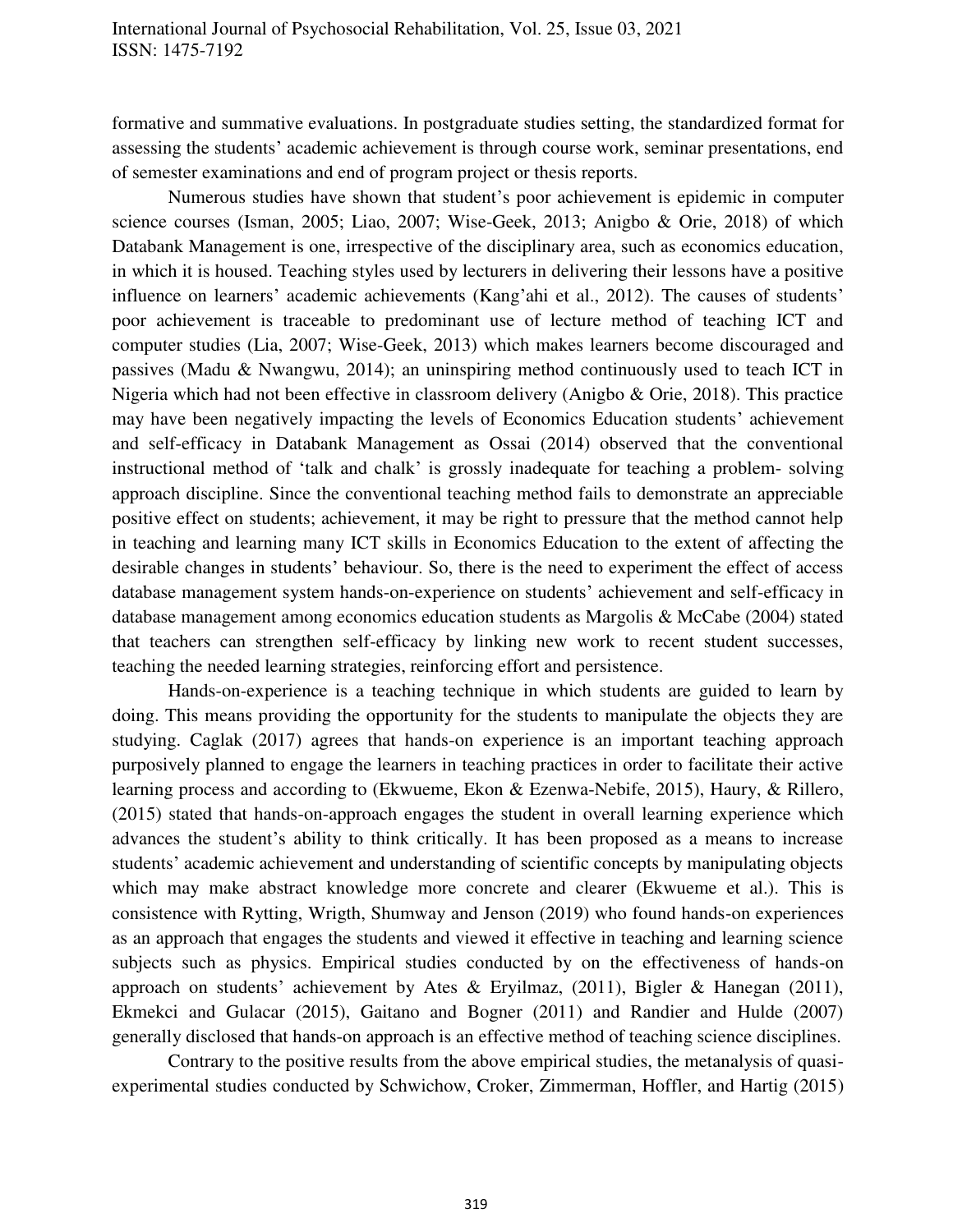and intervention studies conducted by (Schwichow, Zimmerman, Croker and Hartig (2016), showed that there is no significant difference between the performances of the students exposed to hands-on-experience and other teaching methods in the first instance and in the second instance, that the achievement of eight grade students exposed to hands-on experience and penand-pencil activities is not statistically significant. This to a large extent makes the effect the approach may have on economics education students on databank management using Microsoft Access Database Management system is highly probable and hence needed to be investigated.

The effects of hands-on-experience on some outcome psychological and affective variables have also been investigated by scholars and researchers. Among these variables are science process skills by Bilgin (2006); attitude by Sadi and Cakiroglu (2011) and Koc and Boyuk (2012); and interest by Holstermann, Grube, and Bogeholz (2010, Randier and Hulde (2007) and the results of these researches showed that hands-on-experience is efficacious in enhancing the students cognitive and affective skills relative to the traditional teacher-centred chalk-and-talk method, especially in science disciplines. It was also found to be positively associated with students' interest in sciences (Bulunuz, 2012; Holstermann et al., 2010). However, its impact on self-efficacy in databank management and in ICT generally among economics education students is not clear.

Self-efficacy is the conviction one has about one's competencies (Dinter, Dochey & Segars, 2011). According to Aşkar and Umay, (2001) and Woolfolk (1998) cited in Meltem (2015), the four major sources of self-efficacy are the past successes or failures in a specific area, one's observation of similar success or failure experienced by others, external encouragements, and one's ability to control one's emotions that can make or mar one's self-efficacy belief. Selfefficacy is the self-assurance that one can or cannot execute a particular task successfully in the future based on one's past experiences, encouragement by others, observation of similar success or failure experiences of others and one's ability to controls ones intervening emotional state. Self-efficacy belief differs from the self-concept of ability. Self-concept of ability deals with the way someone feels in respect of his previous achievement compared to that of others while selfefficacy belief measures whether an individual is capable of executing a task in the future or not.

In the teaching and learning process self-efficacy deals with the belief in successful mastering a specific task, concept, theory, etc. or success in acquiring a particular skill in future while self-concept of ability deals with the evaluation of the academic performance of an individual relative to others. Self-efficacy developed from Albert Bandura's (1986) human social cognition theories. Bandura explained that self-efficacy is the belief that one is capable of organizing and implementing the sources of action needed for controlling anticipated situations. The theorist singles out self-direction ability and fore-thought; explaining that people plan the process of their actions, set realizable action-guiding goals and objectives and the means of dealing with the besetting challenges; the positive or negative outcome of which determines one's subsequent positive or negative motivation and behaviour respectively. Hence, individuals like to do whatever that gives them satisfaction or self-esteem but avoids whatever that devalues them. Hence behaviour can be predicted by predicting perceived self-efficacy.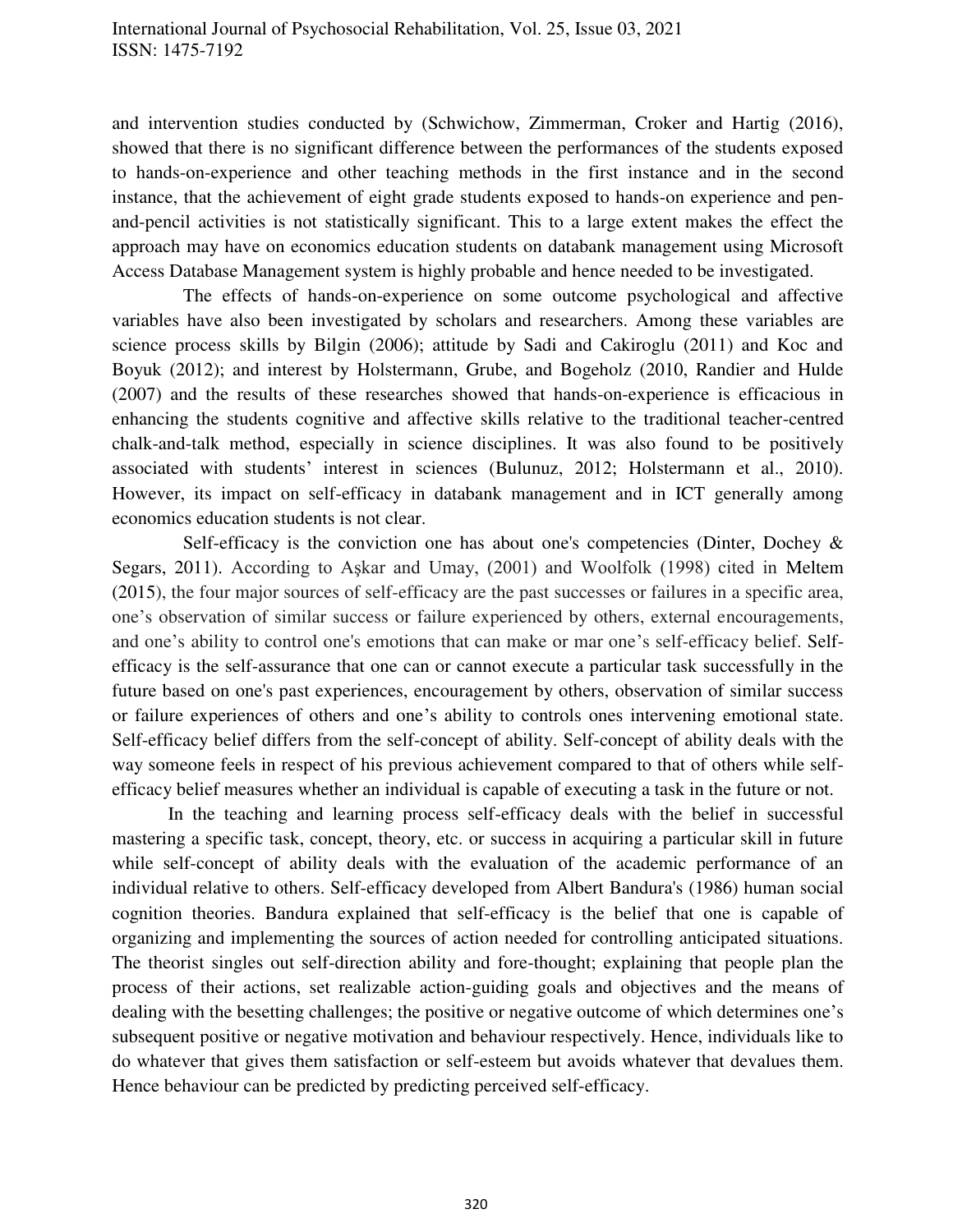It is reported that students' past achievement is the most robust source of self-efficacy belief and that the most robust and direct academic achievement factor is the instructional approach (Usher & Pajares F, 2008; Schunk, Pintrich & Meece, 2008, Artino, 2012). This is in line with Fencl and Scheel (2005) who noted with excitement that instructional approach used in teaching can impact students' self-efficacy and, McCabe (2006) who disclosed that teachers can strengthen self-efficacy by linking new work to recent student successes, teaching the needed learning strategies, reinforcing effort and persistence, and helping students to identify or create personal goal but unfortunately, the Economics education students' level of self-efficacy in databank management seems low due to poor instructional approach and poor academic achievement in ICT courses. Hence the need to investigate the effects of access database management hands-on-experience on students' achievement and self-efficacy in database management. In Databank management class, Access hands-on-experience approach is a process whereby students are actively involved in the process of creating, working on and managing databank during teaching and learning process through the guidance of the teacher or the instructor. This method is a learner-centred approach that allows the learner to see, touch and manipulate the computer system and its application - Access Database Management System while learning Databank Management skills.

Database Management System (DBMS) is a comprehensive database software program that is designed to create and manage databases. According to Anigbo and Orie (2018), it is application software that manages an unlimited number of databases and equally interacts with the users. DBMS is designed to store, manage, change, search, and extract the information contained in the database. The software also protects the information in the database and ensures that the data is accurate and consistent. Therefore, DBMS is used to manage data in the database, manage the database engine by allowing access to the data, enables the data to be locked and modified. It also manages the database schema which defines the database's logical structure. These are done in order to ensure concurrency, security, data integrity, and uniform administration procedures. DBMS administration tasks include change management, performance monitoring, backup and recovery, automated rollbacks, restarts, logging and auditing of activity (Rossi, 2016); accessing data, inserting, updating, deleting data, applicationdefined rules, triggers, batch-support, on-line programs, optimizing performance, maximizing availability, managing the buffer pools, acting as interface to other system programs and supporting user interface package (Anigbo & Orie). Some of the most well-known database software programs are Microsoft Access, Microsoft Excel, Microsoft SQL Server, My SQL, etc.

The choice of Microsoft Access Management System (Ms. DBMS) is because it is easy to use and inexpensive database management system specially designed to carry out the functions of database management. It is readily available for installation along with other Microsoft packages in computer systems, it is economically suitable for many students to learn and practice database management skills. Ms DBMS is a relational database management system that allows offline usage of the application. This means that all data is organized into (related) tables offline but can be uploaded into the internet. To use this, system, one needs to know the type of data one has and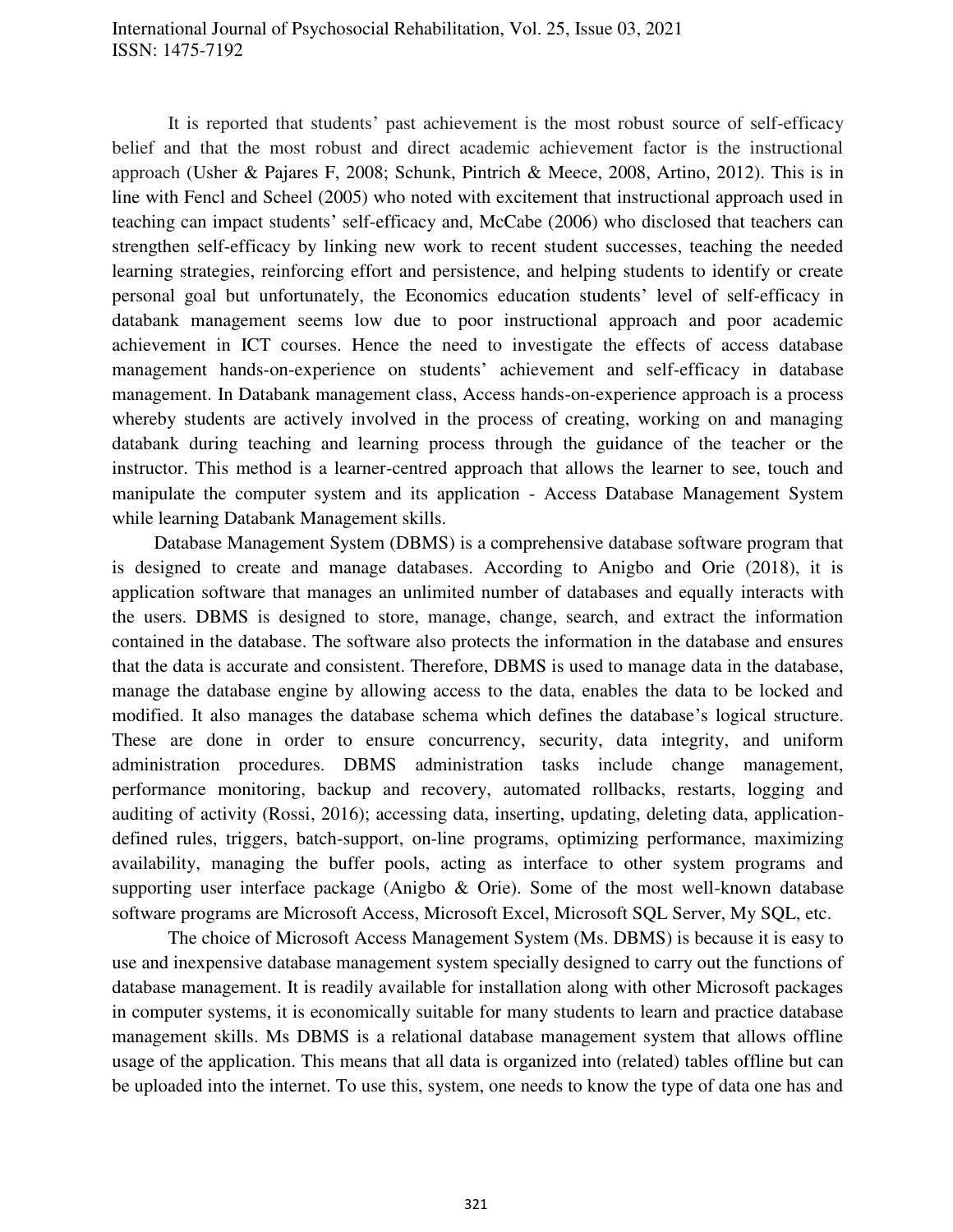organize it into a structural table. It can be used to budget monthly expenses, record students' personal and academic information, school statistics, population statistics, etc. One needs to know what one can use to identify each row of the table e.g. sub-title or name and the connecting links among the fields serve as the primary key. Access usually guide and prompt the user to do all these and more as he/she follows the steps.

Comparing Access to Excel, Access is more suitable for tracking and recording data on a regular basis and for displaying, exporting, or printing subsets of that data. According to Microsoft Corporation (n.d.), Access forms provide a more convenient interface than an Excel worksheet for working with data. Access provides more structure for the user's data, for example, the user can control what type of data that can be entered, what values can be entered and he/she can specify how data in one table is related to data in other tables by creating relationship. This structure helps the user to ensure that the only correct type of data is entered thereby ensuring the accuracy of the data.

This study, therefore, focuses on the possible effect of (Microsoft) Access Hands-onexperience on students' academic achievement and self-efficacy in database Management. Scholarly reports and research have observed that high achievement and self-efficacy belief is usually enhanced by a proper instructional approach. This means that the method adopted by any teacher in teaching any particular subject can affect learner's level of achievement and selfefficacy belief. However, the efficacy of Access Hands-on-experience on students' achievement and self-efficacy in Databank Management among Economics Education Students is uncertain. There is, therefore, the need to experiment the effect of access database management system's hands-on experience on economics education students' achievement, interest and self-efficacy believe in databank management.

#### *1. 2. The problem of the study*

Teaching and learning Databank Management in Nigeria seems not to be yielding positive outcomes because of poor academic achievement and low self-efficacy belief in databank management which is showcased in the nature of the available data in Nigeria. Education, demographic and statistical data available in Nigeria tend to be inaccurate and unreliable ( Udoh, 2017; Ololube 2019). Ololube added that Nigerian education systems have failed to effectively plan because of lack of accurate data.

One of the major factors identified to be the cause of unreliable and inaccurate data in Nigeria is the use of mediocre and ill-trained personnel for data collection, data management, and databank management. This further indicates that there are lapses in the education system since the graduates have been termed ill-trained because of their incompetence. These lapses have been attributed to the teaching and learning process in schools and its outcome amongst others. One of the major factors that have been identified that impacts the quality of teaching and learning. In Nigeria's institution of learning, the lecture method of teaching is mainly used in classes for teaching and learning. According to Ekpo (2006) and Nwangwu (2014) poor academic achievements have been attributed largely to the methods of instruction which is predominantly lecture method which makes learners become discouraged and passives.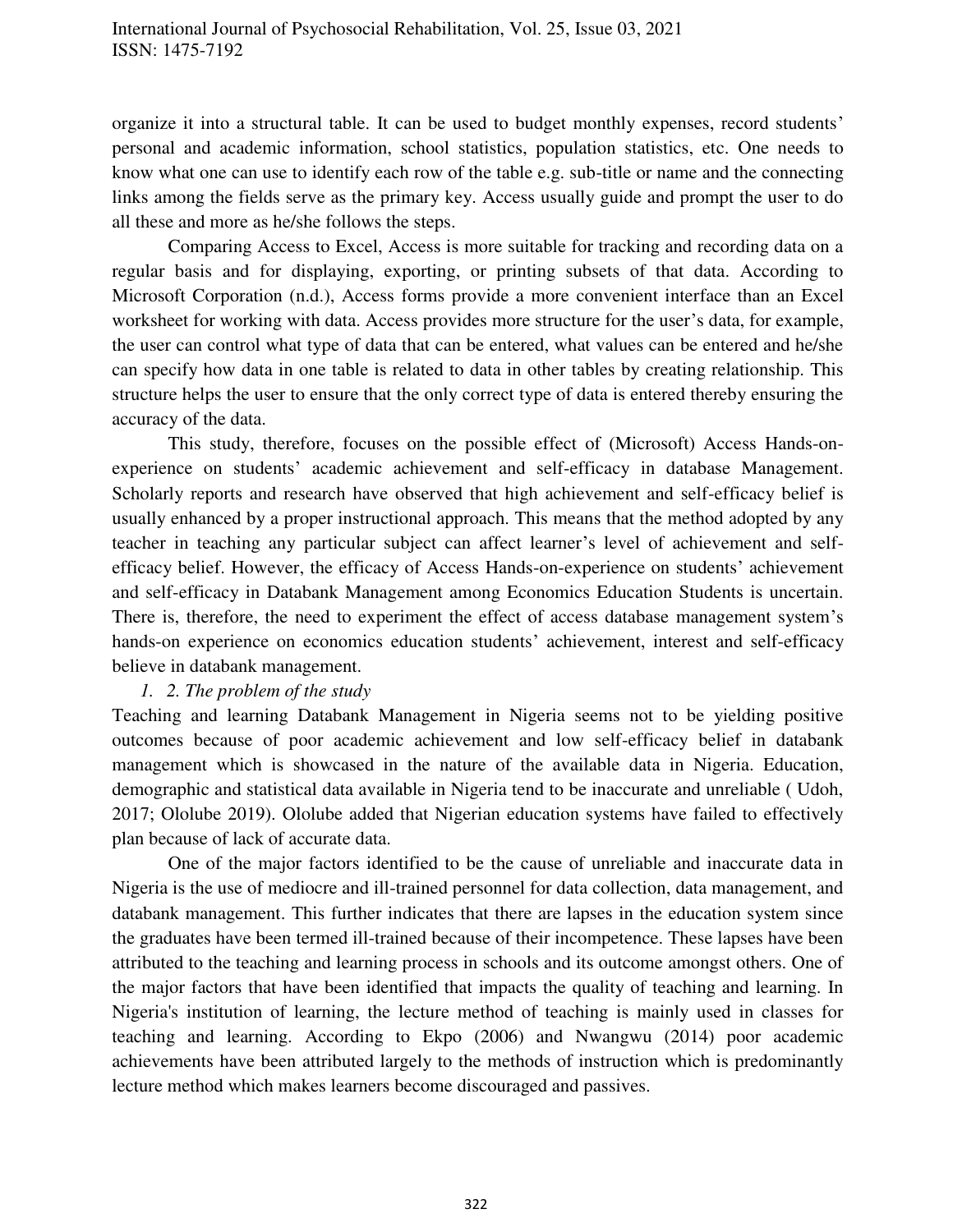So, in order to improve the academic achievements and overall performances of students, educators continually search for more effective ways to engage their students during the teaching and learning process. Secondly, it has been observed that employers complain that Nigeria graduates [including Economics Education graduates] are half baked and poorly prepared for work that the deficiencies among the graduates are in the areas of, communication, decision making, information and communication technology, and self-defected skills (Oluyemi & Adedeji, 2012; Eneogu & Ugwuanyi 2014). All these are attributed largely to the perennial poor academic achievement that results from inappropriate method of teaching.

The problem of this study expressed in question form therefore, is what is the effect of databank management system hands-on experience on students' achievement and self-efficacy believe in databank management among Economics Education students?

# *1.4. Purpose of the study*

The general purpose of this study is to determine the effect of databank management system hands-on experience on students' achievement and self-efficacy belief in databank management among Economics Education students. Specifically, it seeks to:

- 1. Find the mean achievement scores of students taught databank management using Access Database Management System Hands-on-experience and that of those taught using the lecture method.
- 2. Find the mean self-efficacy scores of students taught databank management using Access Database Management System Hands-on-experience and that of those taught using the lecture method

# *1.5. Scope of the study*

The study established the effect of access database management system hands-on experience on students' achievement and self-efficacy belief in databank management**.** Databank Management skills taught are creating databank files, entering data in the datasheet, entering field names, choosing a primary key, editing, sorting, filtering, searching and calculating data; creating relationships and forms; navigating the forms and running query and reports. The study was conducted in south-East Geopolitical Zone, Nigeria using first-year PhD students. The universities used for the study were selected from the zones using a purposive sampling technique.

# *1.6. Research Questions*

The following research questions formulated by the researcher guided the study:

- 1. What are the mean achievement scores of students taught databank management skills using Microsoft Access Database Management System Hands-on-experience and those taught using lecture method?
- 2. What are the mean self-efficacy scores of students taught databank management skills using Microsoft Access Management System Hands-on-experience and that of those taught using lecture method?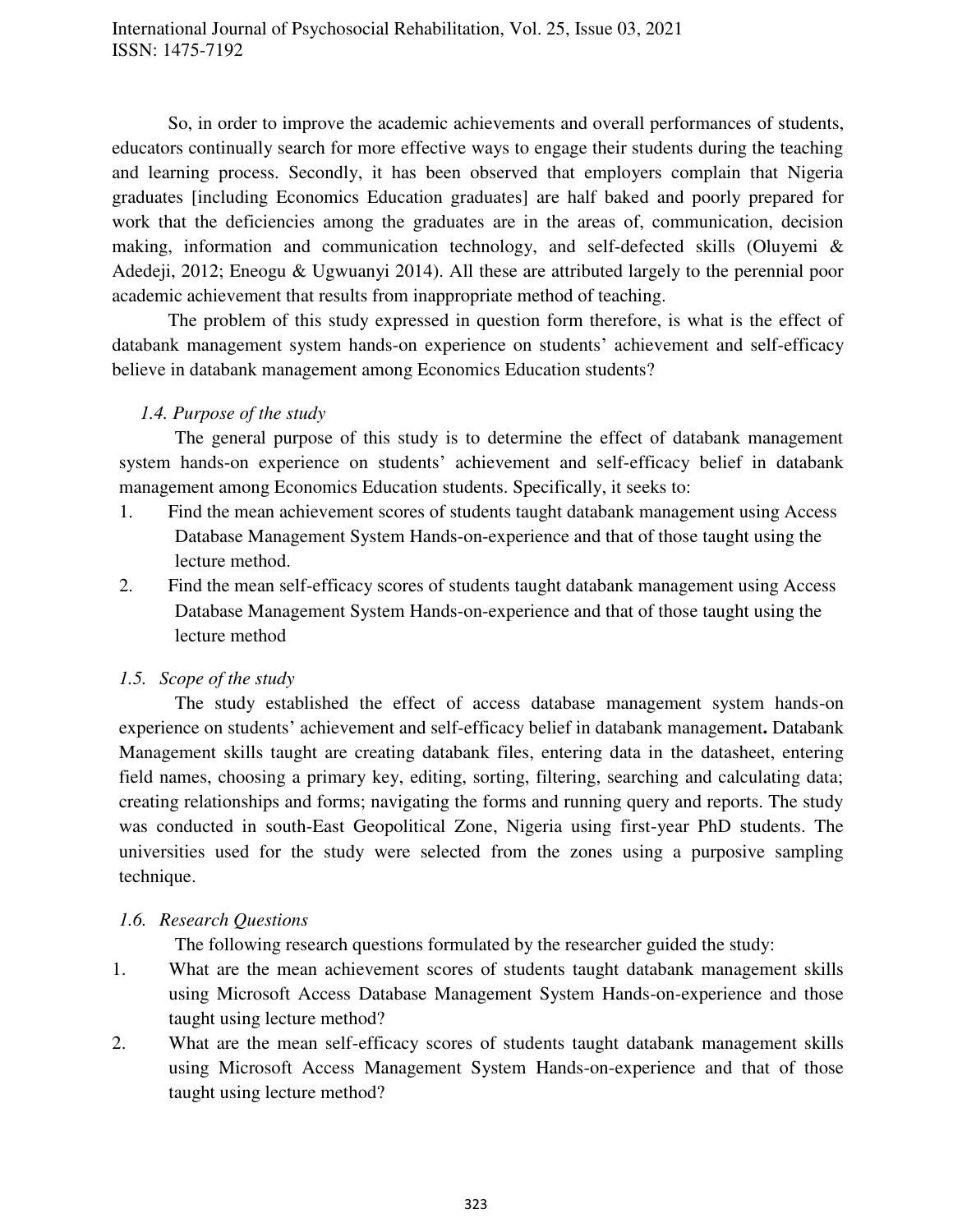# *1.7. Hypotheses*

The following null hypotheses were formulated by the researcher and tested at 0.05 levels of significance.

Ho1: There is no significant difference in mean achievement scores of students taught databank management skills using Microsoft access Hands-on-experience and those taught using the Lecture Method.

Ho2: There is no significant difference in the mean self-efficacy scores of students taught Databank Management skills in economics education using Microsoft Access Hands-onexperience and those taught using Lecture Method.

# **2. Research Method**

The study adopted quasi-experimental non-equivalent pre-test and post-test controlgroup design involving two intact groups of one experimental group and one control group. This is in line with Nworgu (2015) who observed that quasi-experimental research design is used where a random assignment of subjects to experimental and controlled groups is not possible in which case, intact or pre-existing groups are used. The two intact groups used are:

Group I: Access database management system hands-on-experience. This group was made up of first-year PhD students of Economics Education.

Group II: Lecture Method. This group was made up of first-year PhD students of Economics Education.

Whereas group 1 is the experimental group, group II is the control group. This is diagrammatically represented below.

| Group              |                | <b>Pre-test</b> Research condition Post-test |          |
|--------------------|----------------|----------------------------------------------|----------|
| Experimental group | O1             | X or treatment                               | $\Omega$ |
| Control group      | O <sub>1</sub> | - Or control                                 | $\Omega$ |

Where  $O1$  = pre-test;  $O2$  = post-test;

 $X =$  Treatment to be administered to experimental group and

- = the subjects receive a placebo treatment

In recent similar studies, Adene et al (2021), Ejimonye et al. (2020a, b), Offordile et al. (2021), Njoku et al. (2020) have adopted this design. The study was carried out in South-East Geopolitical Zone, Nigeria. The choice of this zone is due to the fact that it is a commercial area where economic data for research and other purposes are indispensable. Moreover, many tertiary institutions and researchers that deal a lot with research and education data are found in this geographical area.

The population of the study was made up of 200 Ph.D. students of Economics Education that offer the course on information and communication technology in public universities in the Southeast Geopolitical Zone, Nigeria. The choice of postgraduate students as the population for the study is because the selected topic is in PhD Economics Education ICT course content. The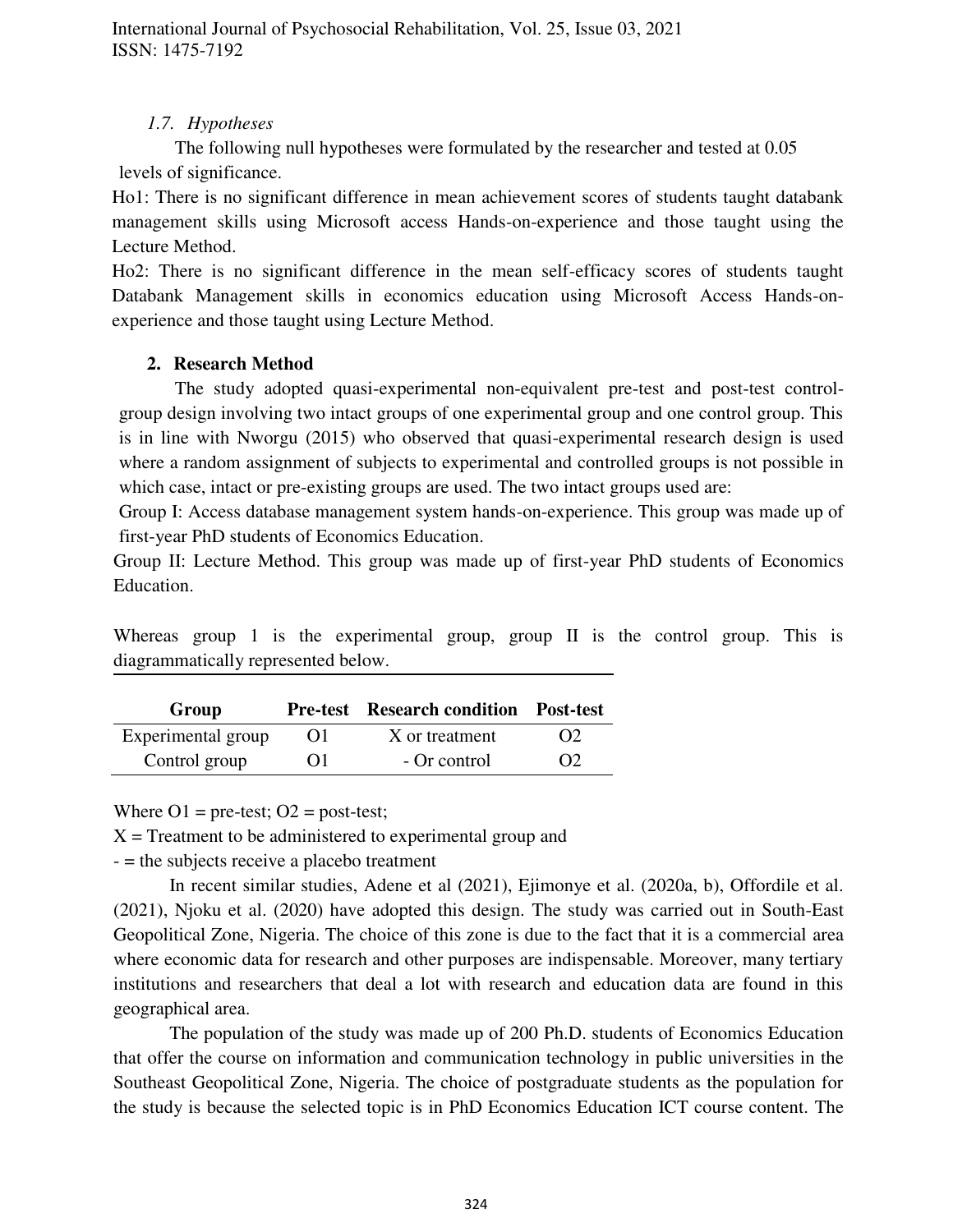sample size is 72 students. Two out of five universities in southeast Senatorial District of Nigeria that offer Economics Education were used for the study. These were drawn using purposive sampling techniques. Simple random was used for assigning the sampled schools to control and experimental groups.

Two lesson plans were prepared by the researchers; one for the Lecture method and one for Access Databank Management hands-on experience. The lesson plans used were face validated by one ICT expert in Economics Education and one expert in measurement and evaluation. A copy of the validated lesson plan was given to the lecturers for the treatment exercise.

The main treatment for the study is teaching using the conventional (lecture) method and using computer systems installed with Microsoft Access database management system 2007, 2010 and 2013 versions and projector hands-on experience approach. The treatment lasted for four weeks. The teacher in teaching the experimental group using Access hands-on-experience projected the information and his/her practical examples while every student use a desktop/laptop each to do whatever they observed the teacher do and what he instructed them to do in the process of creating databank files, entering data in the datasheet, entering field names, choosing primary key, editing, sorting, filtering, searching and calculating data; creating relationships and forms; navigating the forms and running query and reports. The controlled group was taught the same topics using the conventional approach. In using this approach, the Economics Education ITC lecturer in the university taught the students without the students operating the computer in the learning process but just listens to the explanation of the teacher and may take down notes.

The teacher of the experimental group was trained on how to use the Microsoft database system for databank management and on how to use a projector and slid by the researchers. A-15 items of a four-point Likert-type Databank Management Self-Efficacy Scale (DMSS) and a 20 item Databank Management Achievement Test (DMAT) developed by the researcher and validated by two experts in the Faculty of Education, University of Nigeria, Nsukka were used for data collection before the final version was developed. The DMSS used was trial-tested and the responses were used to calculate the internal consistency using Cronbach's alpha and reliability coefficient of 0.90 was obtained. The DMAT used was pilot-tested and the scores were used to establish the internal consistency of the test items using Kudder-Richardson formula 20 (K-R, 20) method. Thus an internal estimate of 0.71 was obtained. Pretests using the two instruments were first administered on the subjects by the researchers themselves and the result carefully recorded before the treatment session. A day after the treatment, a post-test was administered on the subjects by the researcher using the same DMSS and DMAT as in pretests.

Mean and standard were used to answer research questions with the aid of SPSS and in Microsoft excel computer applications. Analysis of covariance (ANCOVA) was used to test the hypotheses at 0.05 alpha levels of significance.

#### **3. Results**

The results are presented according to the research questions and hypotheses.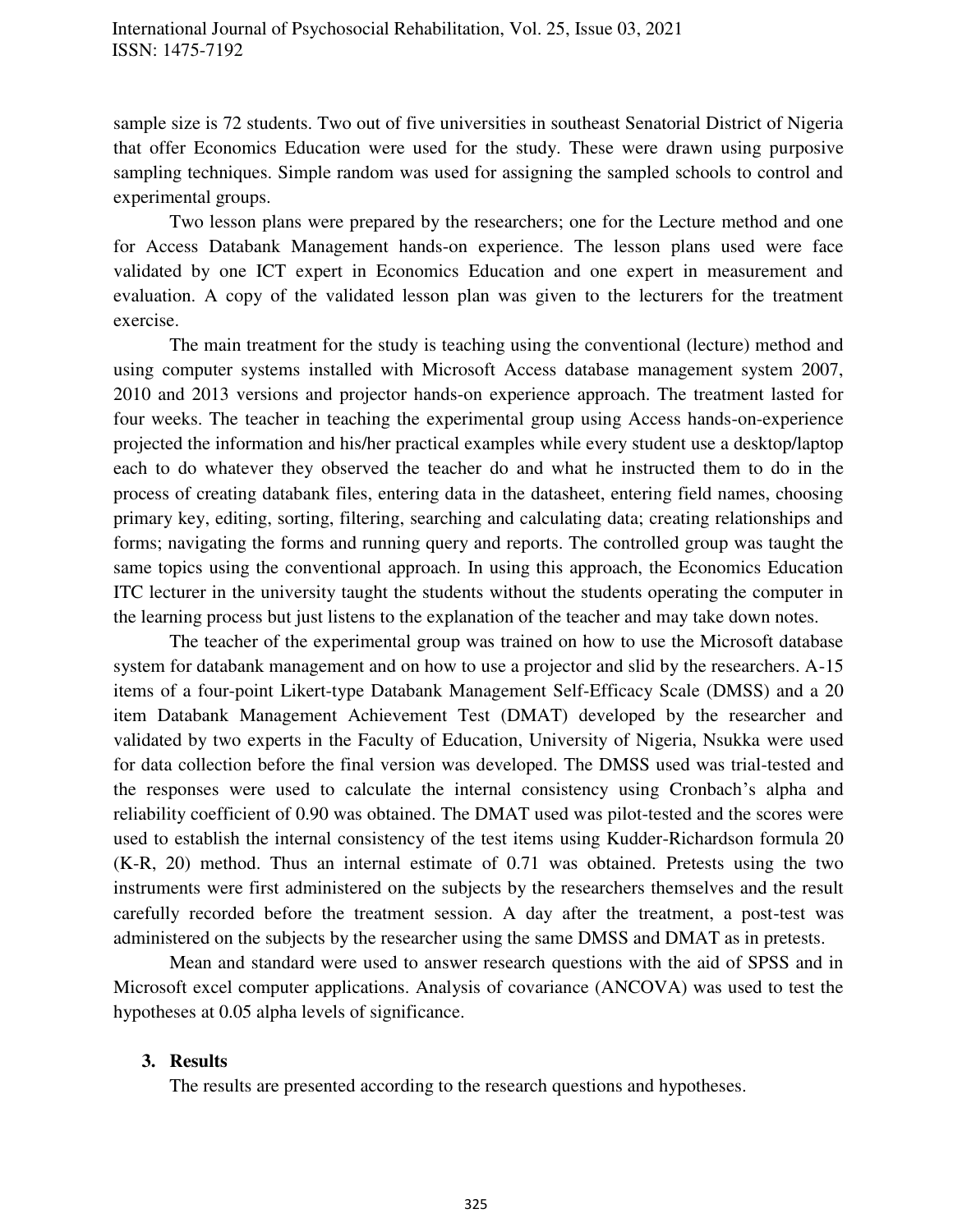*Research question 1*: What are the mean achievement scores of students taught databank management skills using Microsoft Access Management System Hands-on-experience and those taught using lecture method?

*Table 1*- Mean achievement and standard deviations scores of students in the acquisition of databank management skills

| <b>Groups</b>                        | <b>Pre-test</b> | S D   | Post-test | S D    | Mean Gain N |    |
|--------------------------------------|-----------------|-------|-----------|--------|-------------|----|
| <b>Access Hands-on Experience</b> 20 |                 | 5.540 | 64        | 8.616  | 44          | 42 |
| <b>Lecture Method</b>                | 18              | 8.079 | 36        | 10.613 | 18          | 30 |

Table 1 shows that the experimental group has a pre-test mean score of 20, a post-test mean score of 64 and a mean gain of 44; while the control group also has a pre-test mean score of 18, a post-test mean score of 36 and mean gain of 18. The experimental group has a higher mean gain than the control group. This shows that the group taught data management skills in Economics Education topics using Access Hands-on Experience achieve better than those taught with the Lecture Method.

Table 1 also shows that in a pre-test, scores in the Access Hands-on Experience group deviated from the mean score with the standard deviation of 5.540. The deviation of the pretest scores of the Lecture Method group from the mean score is more, having a standard deviation of 8.079. In post-test, scores of the treatment group deviated with a standard deviation of 8.616 while the deviation of the posttest scores of the Lecture Method group from the mean score is more, having a standard deviation of 10.613.

*Research question 2***:** What is the mean self-efficacy scores of students taught databank management skills using Microsoft Access Management System and those taught using lecture method?

| qatabank management skills                  |                 |                 |           |                 |                    |    |  |
|---------------------------------------------|-----------------|-----------------|-----------|-----------------|--------------------|----|--|
| <b>Groups</b>                               | <b>Pre-test</b> | SD <sub>1</sub> | Post-test | SD <sub>1</sub> | <b>Mean Gain N</b> |    |  |
| <b>Access Hands-on</b><br><b>Experience</b> | 52              | 9.439           | 89        | 10.468          | 37                 | 42 |  |
| <b>Lecture Method</b>                       | 47              | 12.339          | 61        | 13.6.6          | 14                 | 30 |  |

*Table* 2*-* Mean self-efficacy and standard deviations scores of students in the acquisition of  $d \times d = d$ 

Table 2 shows that the experimental group has a pre-self-efficacy belief mean score of 52, a post-self-efficacy belief mean score of 89 and mean gain of 37; while the control group has a pre-self efficacy believe mean score of 47 a post-self efficacy believe mean score of 61 and mean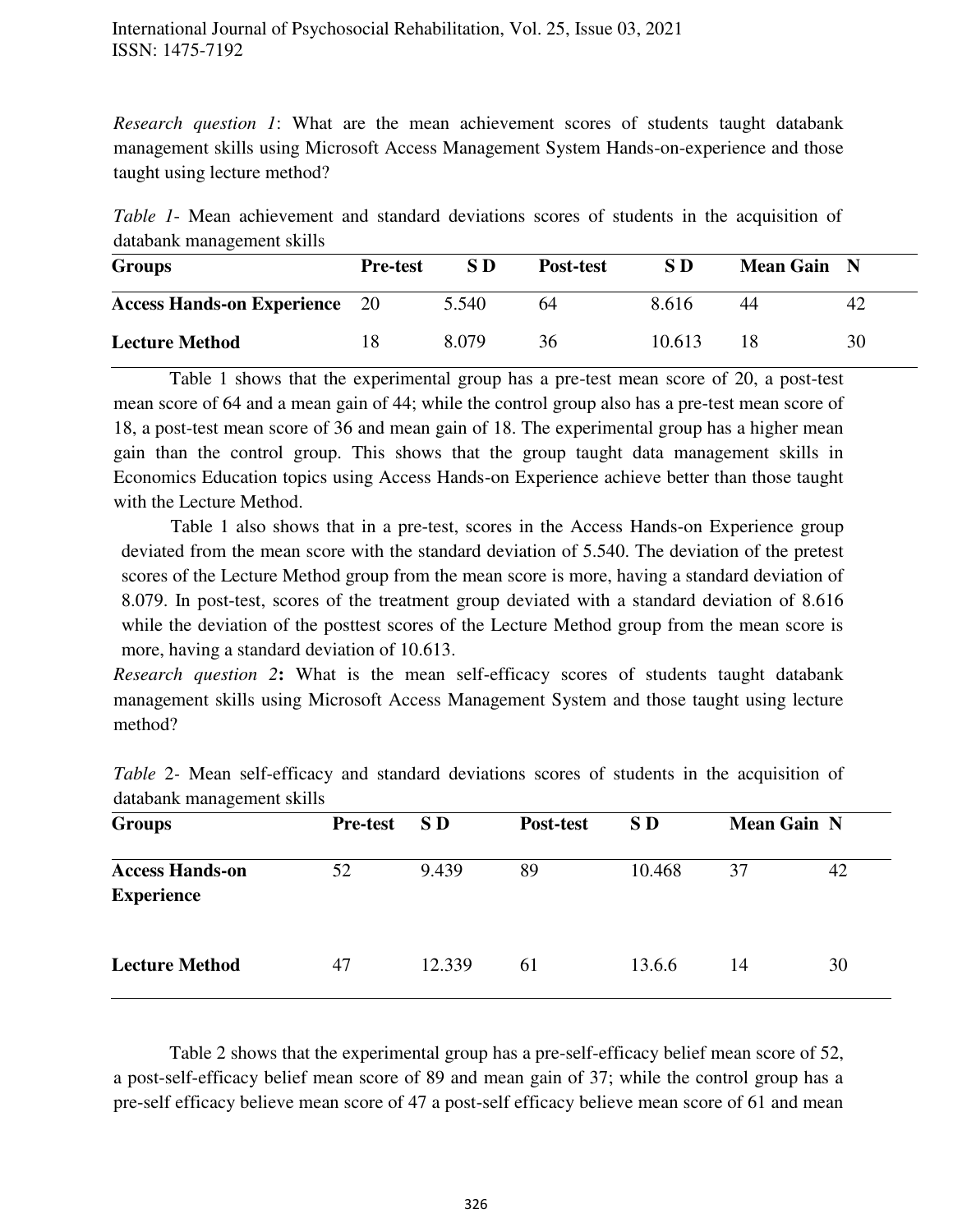gain of 14. The experimental group has a higher mean gain than the control group. This shows that the group taught data management skills in Economics Education topics using Access handson Experience have higher self-efficacy score than those taught with lecture method.

Table 2 also shows that in 8self-efficacy believe, scores in the Access Hands-onexperience group deviated from the mean score with the standard deviation of 9.439. The deviation of the pre-self efficacy belief scores of the lecture method group from the mean score is more, having a standard deviation of 112.338. In post- self-efficacy belief, scores of Access hands-on Experience group deviated with a standard deviation of 10.468 while the deviation of the posttest scores of lecture method group from the mean score is more, having a standard deviation of 13.616.

## 3.2. *Test of Hypotheses*

*Ho1*: There is no significant difference in mean achievement scores of students taught databank management skills using Microsoft access and those taught using expository instructional strategy.

| <b>Source</b>          | <b>Type III Sum of Squares</b> | Df             | F     | <b>Sig</b> |
|------------------------|--------------------------------|----------------|-------|------------|
| <b>Corrected Model</b> | $17911.66^a$                   | $\overline{2}$ | 174.0 | 0.00       |
| <b>Intercept</b>       | 6403.15                        |                | 124.4 | 0.00       |
| <b>Pre-test</b>        | 3834.70                        |                | 74.5  | 0.00       |
| <b>Access Hands-on</b> | 11218.83                       |                | 217.9 | 0.00       |
| <b>Experience</b>      |                                |                |       |            |
| <b>Error</b>           | 3551.46                        | 69             |       |            |
| <b>Total</b>           | 220754.00                      | 72             |       |            |

*Table 3-* Analysis of covariance (ANCOVA) of students' achievement on Access DBMS Handson Experience and Conventional Lecture Method

The results shown in table 3 indicate that treatment has a direct effect on students' achievement in Databank Management. This is because the F-value at 217.9 in respect of treatment main effect is shown to be significant at .000. This, therefore, shows that at 0.05 level of significance, the F-value of 217.9 is significant. Therefore, it can be concluded that the research null hypothesis 1 is rejected. The observed difference between the mean scores of students taught some Databank Management Skills using Microsoft Access Hands-on experience and those taught using the Lecture Method is significant and not by chance.

*Ho2*: There is no significant difference in the mean self-efficacy scores of students taught data management in economics education using Microsoft access and those taught using the lecture method.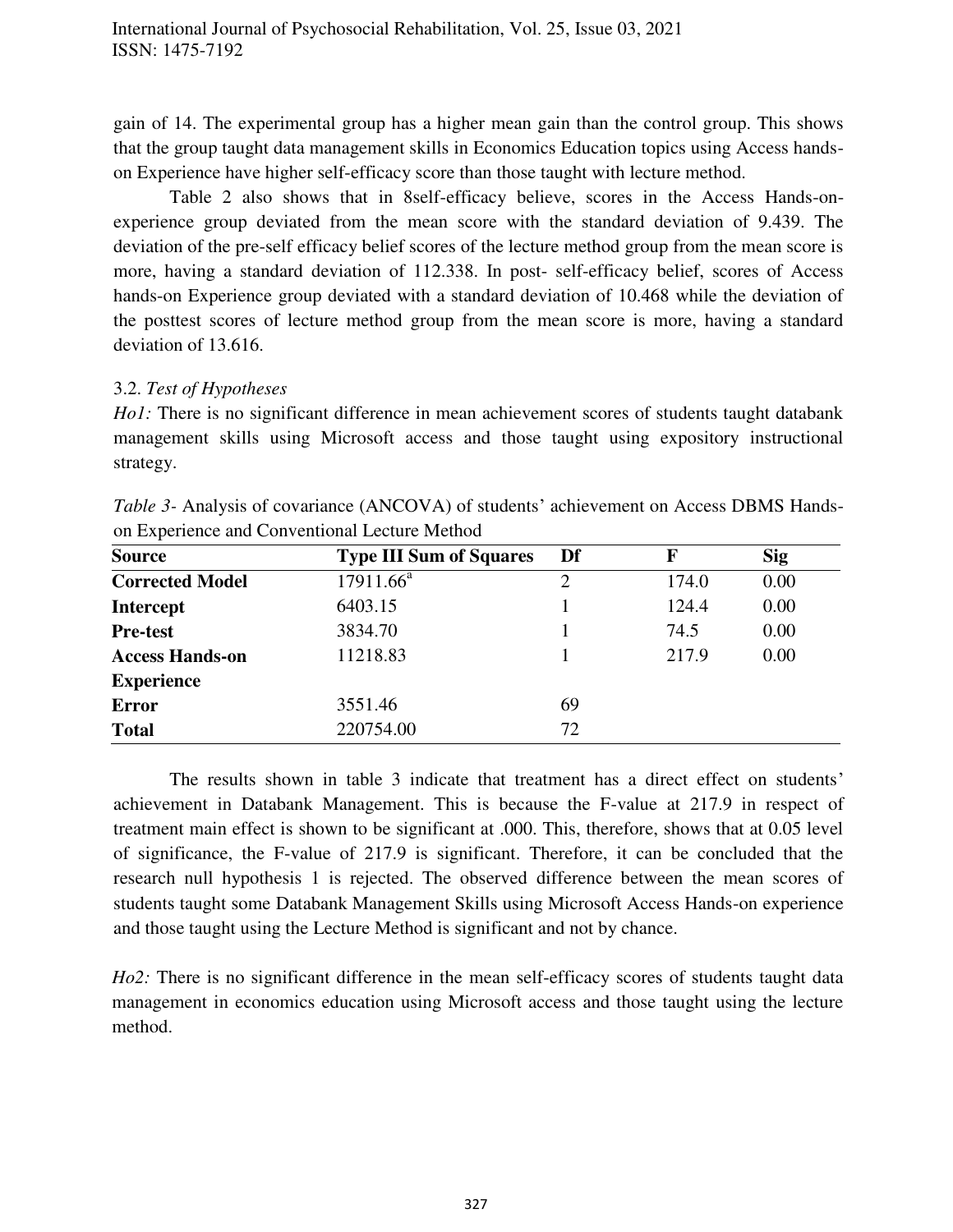| <b>Source</b>                        | <b>Type III Sum of</b> | Df             | F     | Sig. |  |
|--------------------------------------|------------------------|----------------|-------|------|--|
|                                      | <b>Squares</b>         |                |       |      |  |
| Corrected Model                      | 15692.81 <sup>a</sup>  | $\overline{2}$ | 575.2 | .000 |  |
| Intercept                            | 1432.59                | 1              | 105.0 | .000 |  |
| Pre-self-efficacy                    | 9838.34                | 1              | 721.3 | .000 |  |
| <b>Access Hands-on</b><br>Experience | 9451.91                | $\mathbf{1}$   | 692.9 | .000 |  |
| Error                                | 941.16                 | 69             |       |      |  |
| Total                                | 457651.00              | 72             |       |      |  |
| <b>Corrected Total</b>               | 16633.99               | 71             |       |      |  |

*Table 4-* Analysis of covariance (ANCOVA) of students' self-efficacy belief on Access DBMS Hands-on Experience and conventional lecture method

The results shown in table 4 indicate that treatment has a direct effect on students' selfefficacy believe in databank management. This is because the F-value at 692.9 in respect of treatment main effect is shown to be significant at .000. This, therefore, show that at 0.05 level of significance, the F-value of 692.9 is significant. Therefore, it can be concluded that the research null hypothesis 2 is rejected. The observed difference between the mean scores of students taught Databank Management skills using Microsoft Access Database Management System Hands-on Experience and those taught using Access Database Management System Lecture Method is significant and not by chance.

#### **4. Discussion**

The findings showed that the Microsoft Access Database Management System Hands-on-

Experience yielded a significant difference in students' achievement in Databank Management than the Conventional Lecture Method. The students learned Databank Management skills better as they were actively involved in the teaching-learning process by manipulating their laptop Microsoft Access Management system to experience the various skills that it teaches. This increased their interest and academic achievement because if a lesson appeals to the learners, their interest and academic achievement tend to be high.

This result is in line with Ekwueme, Ekon & Ezenwa-Nebife, (2015) who discovered that Hands-on-experience increases students' academic achievement and understanding of scientific concepts by manipulating objects which may make abstract knowledge more concrete and clearer, and Rytting, Wrigth, Shumway and Jenson (2019) who found hands-on experiences as an approach that engages the students and viewed it effective in teaching and learning science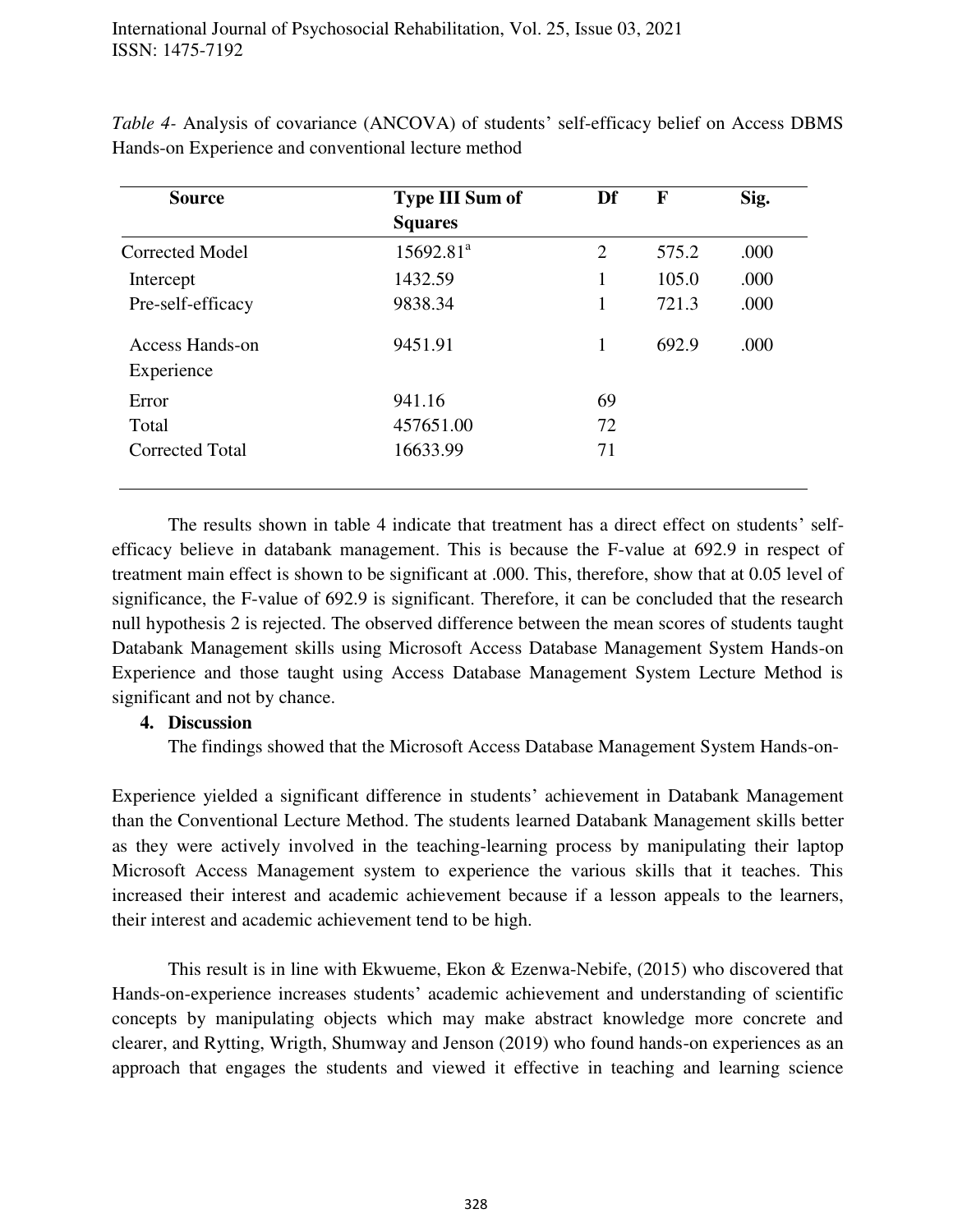subjects such as physics, which now applies to economics education which is a social science education discipline.

The finding is also consistent with the results of the studies conducted by Ekmekci and Gulacar (2015), Ates & Eryilmaz, (2011), Bigler & Hanegan (2011), Gaitano and Bogner (2011) and Randier and Hulde (2007) which discovered that hands-on approach is an effective method of teaching. Hands-on Experience is more learner-centred and makes learners more active than the Conventional Lecture approach. However, the result is not in agreement with the findings of the metanalysis of quasi-experimental studies conducted by Schwichow, Croker, Zimmerman, Hoffler, and Hartig (2015) that revealed that there is no significant difference between the performances of the students exposed to hands-on-experience and other teaching methods; and the intervention studies conducted by Schwichow, Zimmerman, Croker, and Hartig (2016) that discovered that the achievement of eight grade students exposed to hands-on experience and penand-pencil activities is not statistically significant. These disagreements could be as a result of the fact that Croker, Zimmerman, Hoffler, and Hartig studies investigated the results of the effects of hands-on approach and other teaching methods, which are quite different from the lecture methods, on students' academic achievement while in the studies conducted by Schwichow, Zimmerman, Croker, and Hartig (2016), the population characteristics of the subjects are quite different from that of this present study. The eighth-grade students the earlier work used as the subject are characterized as social digital generation that is more amenable to ICT and computer usage unlike the adult Ph.D. students used as the subject of this present work who started making use of ICT very late in their life and in their studies and therefore needed a more practical oriented approach in order to boost their self-efficacy and academic achievement than the former. Even outside the classroom, the social digital generation makes use of different kinds of computer and their various applications for games, social interactions and entertainments and so very familiar with the intricacies of the system but the adult learners are too engaged with other life entanglements to play with the computer, so hands-on-approach becomes one of the major approaches by which they can deeply learn the usage of ICT applications.

The findings also revealed that Access Databank Management System Hands-onexperience enhances students' self-efficacy belief in Databank Management than the Lecture Method. This is consistent with Usher and Pajares (2008) and Schunk, Pintrich and Meece, (2008) who stated that instructional approach has a direct effect on academic achievement and the earlier study of Fencl and Scheel (2005) who noted with excitement that instructional approach used in teaching can impact students' self-efficacy. this study also agreed with Margolis and McCabe (2006) who disclosed that teachers can strengthen self-efficacy by linking new work to recent student successes, teaching the needed learning strategies, reinforcing effort and persistence, and helping students to identify or create personal goals. The students' active participation quality of Access Databank Management System Hands-on-experience challenged the students to learn. It impressed and challenged them; and made Databank Management real to them. It enabled them to understand learning as both science and an act and then have confidence that they cannot only improve in their learning but can effect such improvement through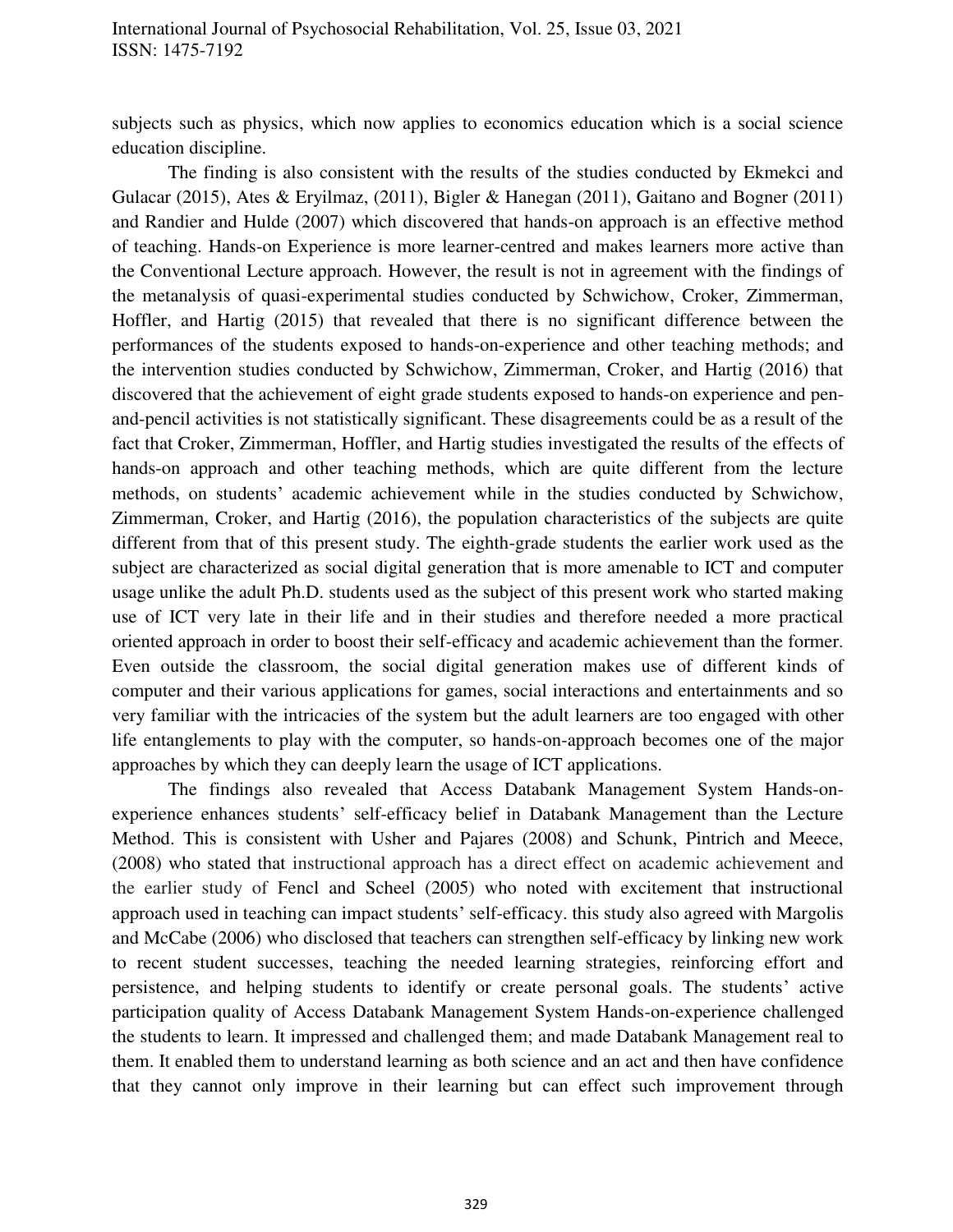experiential learning and so leading to the increase their level of self-efficacy belief because success in successful completion of a process in databank management activities boosts the students motivation to complete the subsequent process successfully. With a good teaching strategy, students' self-efficacy in a particular subject can be improved upon. This, in turn, will lead to a better understanding, high academic achievement and further increase in self-efficacy belief.

The conventional lecture method has been described as being boring and uninteresting to the students and also ineffective due to its teacher-centeredness and poor student activities relative to Access Databank Management System Hands-on-experience. This is in line with Liao (2007), Wise-Geek, (2013) and Nwangwu (2014) who observed lecture Method is ineffective in teaching and learning computer and ICT courses because it makes learners become discouraged and passives are not. Hence, students' low achievement, interest, and self-efficacy believe in Databank Management are traceable to the predominant use of the Lecture Method in teaching Databank Management.

# **5. Conclusion**

Microsoft Access Database Management System Hands-on-experience proved efficacious in enhancing Economics Education Ph.D. students' achievement in Databank Management. This means that in an effort to promote high achievement, interest and self-efficacy believe in Databank Management; Databank Management skills should be tonight using Hands-on Experience. The conventional method had been proved to be ineffective in enhancing students' achievement, interest and self-efficacies believe in Databank Management.

# **6. Recommendations**

Based on the findings of the study, the following recommendations are made:

- 1. ICT lecturers in Economics Education should adopt the use of a hands-on approach to teaching Databank management.
- 2. The school authorities should equip their institutions with the state of the art multifacilities such as computers with database management systems installed in each of them, overhead projectors and ensure regular electric power supply.
- 3. Enlightenment campaign, seminars, workshops and conferences for use Access Databank management system hands-on experience and other Databank management system hands-on experience in teaching and learning Databank and data management should be organized by faculties, schools, and relevant professional associations.

# **REFERENCES**

Adene, F.M., Umeano, E.C., Adimora, D.E., Ugwuanyi, C.S., Okeke, C.I.O., Offordile, E.E., Amaeze, F.E., Uzodinma, U.E., Abdullahi, Y., Ejiofor, J.N. & Ishiwu, E.N. (2021). Effectiveness of Peer Collaborative Learning Strategy on Self-Esteem of Pupils with Behaviour Problems in Nsukka Education Authority. *Journal of Critical Reviews, 8*(1), 1055-1069.<http://www.jcreview.com/fulltext/197-1615692041.pdf?1615708380>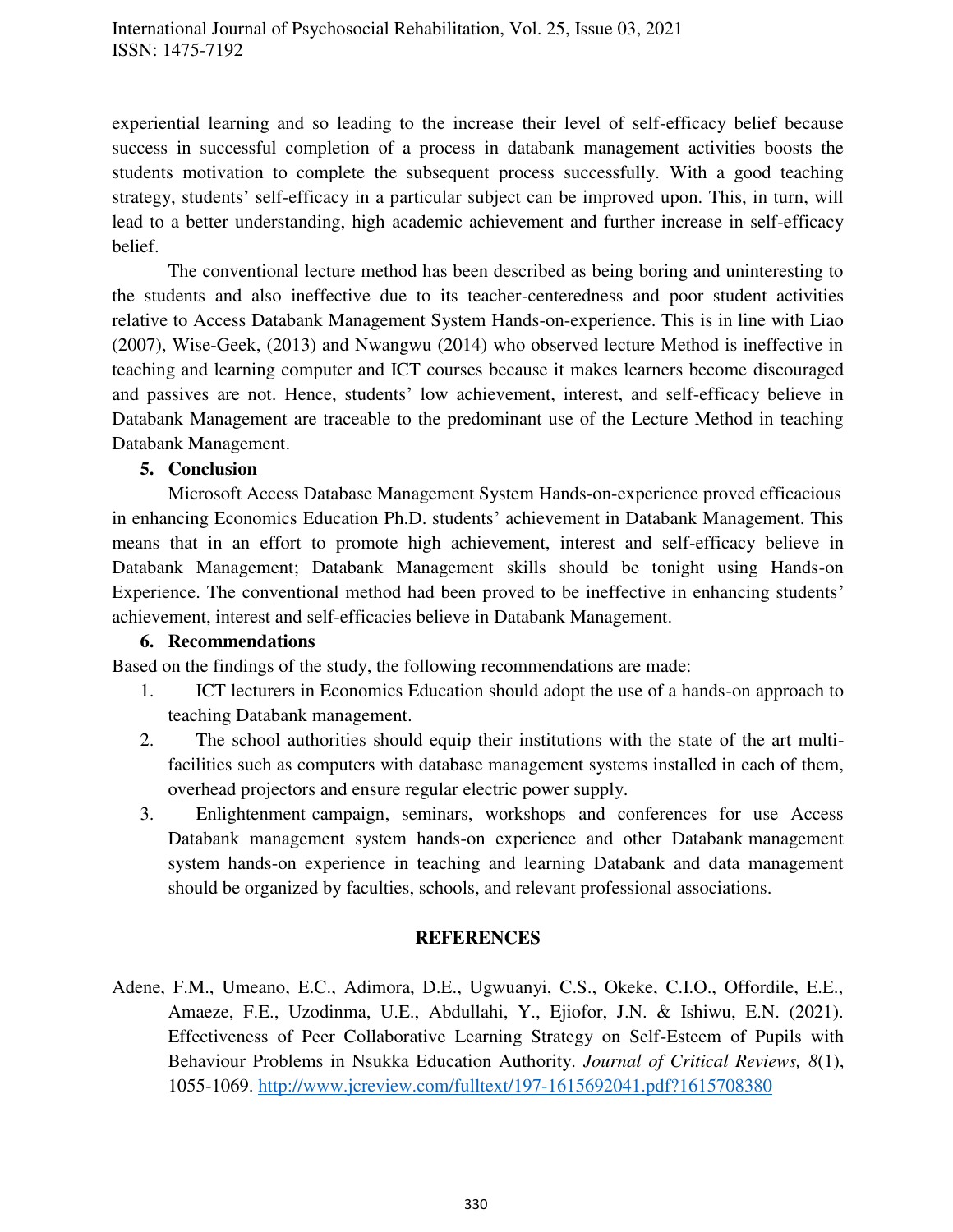- Akarowhe, K. (2018). Roles of economics education in sustainable national development. *Journal of Global Economics (06)* 3, p, 298. Available at: [https://doi.org/10.4172/2375-](https://doi.org/10.4172/2375-%094389.1000298) [4389.1000298](https://doi.org/10.4172/2375-%094389.1000298)
- Anastasi, A. & Uraina, S. (2005). Psychological testing. India: Pearson Education.
- Anigbo, L. C. & Orie, J. M. (2018). Effect of PowerPoint instruction on students' academic achievement in computer science (database management system) in colleges of education in River State. *Computer Engineering and Intelligent Systems, 91*. Available at: [www.iiste.org.](http://www.iiste.org/)
- Ate§, O. & Eryilmaz, A. (2011). Effectiveness of hands-on and minds-on activities on students' achievement and attitudes towards physics. Asia-Pacific Forum on Science Learning and Teaching, (12)1. pp. 3-22.
- Bandura, A. (1986). Social foundation of thoughts and actions: A social cognitive theory. Englewood Cliffs, N.J: Prentice-Hall. Availa [http://www.wikied.uiucaed/index.php/self](http://www.wikied.uiucaed/index.php/self-%09efficacy.1%206%208)[efficacy.1 6 8](http://www.wikied.uiucaed/index.php/self-%09efficacy.1%206%208)
- Becker, W.E. (2015). Economic education. *International Encyclopedia of Social & Behavioural Sciences (2nd Ed.)*. Available at: <http://www.sciencedirect.com/topics/socialsciencs/economic-education>
- Bigler, A. M., & Hanegan, N.L. (2011). Student content knowledge increases after participation in a hands-on biotechnology intervention. *Journal of Science Education and Technology, 20*(3): 246-257.
- Bilgin, I., (2006). The effects of hands-on activities incorporating a cooperative learning approach on eighth-grade students' science process skills and attitudes toward science. *Journal of Baltic Science Education*, (1) 9 pp. 27-37.
- Bulunuz, M. (2012). Motivational qualities of hands-on science activities for Turkish pre-service kindergarten teachers. *Eurasia Journal of Mathematics, Science & Technology Education, (8)* 2. pp. 73-82.
- Cathy, R., (2017. What is database management? In IT management (Ed). *Software, technology, and management insight for IT professional*: capture IT Management blog.
- Caglak, S. (2017). Does hands-on science practices make an impact on achievement in science? A meta-analysis. *Journal of Education in Science, Environment, and Health (JESEH), (3)*1. pp. 69-87
- Dinter, M.V., F. Dochey & Segars, M. (2011). Factors affecting students' self-efficacy in higher education. *Education Research Review 6,* 95 – 108.
- Ejimonye, J.C., Onuoha, J.C., Ugwuanyi, C.S., Eneogu, N.D., Ugwuanyi, B.E & Ogbuehu, S.N (2020a). Effectiveness of Two-Dimensional Animation Technique in Enhancing Students' Motivation in Quantitative Economics Concepts. *International Journal of Future Generation Communication and Networking (IJFGCN)*, *13*(1):27-38.
- Ejimonye, J.C., Ugwuanyi, C.S., Okeke, C.I.O., & Nwoye, M.N. (2020b). Two-Dimensional Animation and Students' Achievement in Mathematical Economics: Implications for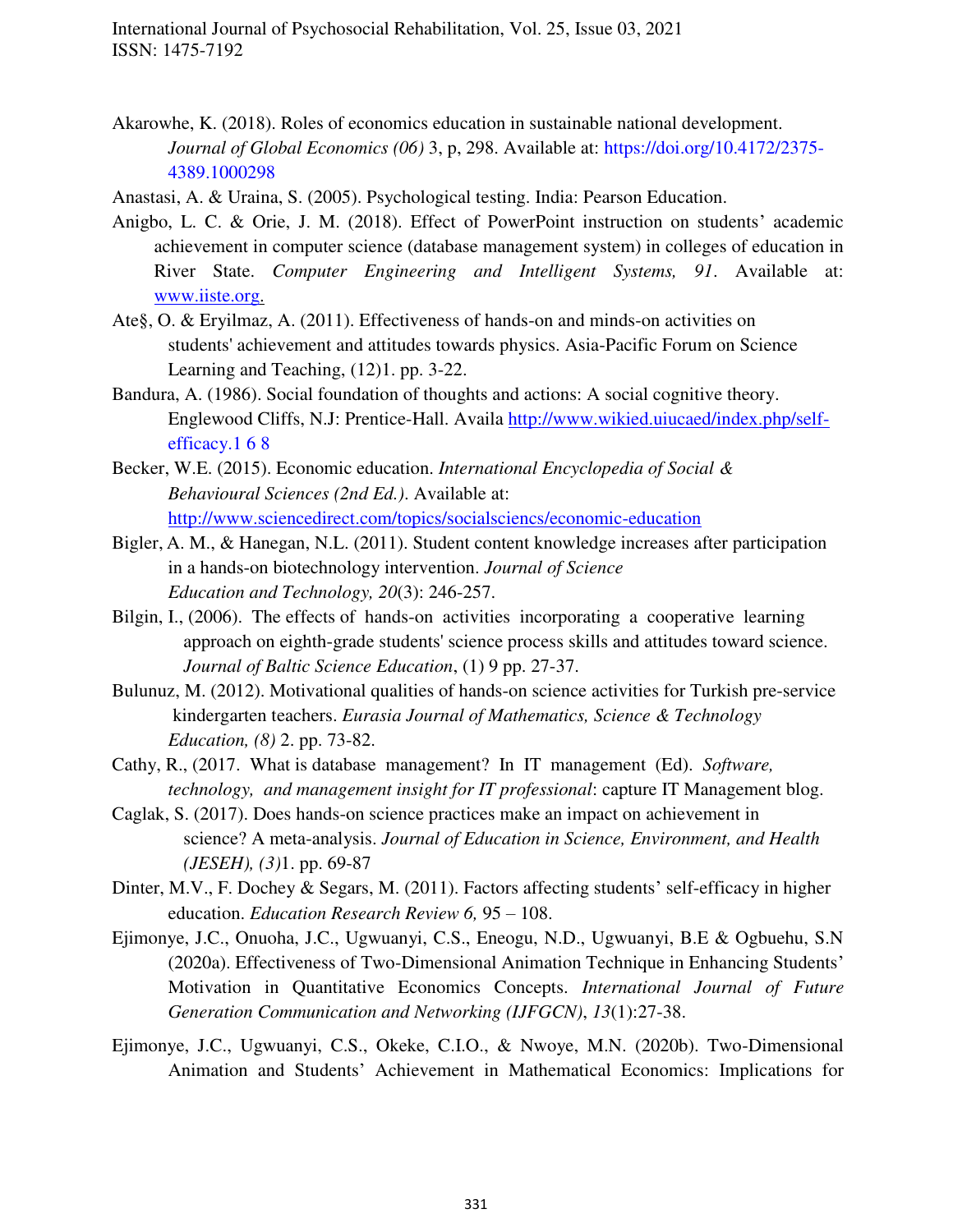Science Teaching. *International Journal of Engineering Research and Technology, 13*(6), 1220-1230

- Ekmekci, A., & Gulacar, O. (2015). A case study for comparing the effectiveness of computer simulation and a hands-on activity on learning electric circuits. *Eurasia Journal of Mathematics, Science & Technology Education, (77)* 4. pp. 765-775.
- Ekpo, J. (2006). TIPS on teaching difficult concepts in senior secondary school chemistry. *Review of Education, (17)* 1. pp. 1 – 8.
- Ekwueme, C. O., Ekon, E.E. & Ezenwa-Nebife, D.C. (2015). The Impact of Hands-On-Approach on Student Academic Performance in Basic Science and Mathematics. Higher Education Studies, *Canadian Center of Science and Education,* (*5*).6 Available at: [http://dx.doi.org/10.5539/hes.v5n6p47 D](http://dx.doi.org/10.5539/hes.v5n6p47)OI:10.5539/hes.v5n6p47
- Eneogu, N. D & Ugwleanyi, B.E. (2014). Potentials of education in managing the economic implications of skills mismatch in the Nigerian labour market. *International Journal of Education Research (13)* 1. pp. 253-269.
- Fencl, H. & Scheel, K. **(**2005**)**. Research and Teaching: Engaging Students -- An Examination of the Effects of Teaching Strategies on Self-Efficacy and Course in a Nonmajors Physics Course. *Journal of College Science Teaching (35)*1: 20-24
- Holstermann, N., Grube, D. & Bogeholz, S. (2010). Hands-on activities and their influence on students' interests. *Research in Science Education, (40)*5. 743-757.
- Koc, A., and U. Boyiik, (2012). The effect of hands-on science experiments on attitude towards science. *Journal of Turkish Science Education, (9*) 4. pp. 102-118.
- Higher Education Academy. (2008). National Plan for Equity of Access to Higher Education. Dublin: Author
- Imo, N. (2018). Electronic resources- a vehicle to expanding the frontiers of information access. Paper presented at synopsis and research grant-write workshop PGC 701 University of Nigeria, Nsukka, Nigeria.
- Liao, Y.C. (2007). Effects of Computer Assisted Instruction on student' Achievements in Taiwan! A Meta-Analysis; *Computer and Education, 48*: 216-233.
- Margolis, H. & McCabe, P.P. (2006). Self-efficacy: A key to improving the motivation of struggling learners. *The clearing House 77 (24).* Available at: http://eninikipedia.org/wiki/Reading Comprehension.
- Mankiw, G.N. (2007). Principles of macroeconomics (4<sup>th</sup> edition). New York: South-west.
- Meltem, G. B. (2015). The effect of special teaching methods class on the level of teachers' selfefficacy perception of the pre-service teacher. *Educational Research and Reviews (10)* 8. Pp 1165-1190, Available at

[http://www.academicjournals.org/ERRDOI:](http://www.academicjournals.org/ERRDOI)10.5897/ERR2015.2146

- Njoku, M.I.A., Nwagbo, C.R., & Ugwuanyi, C.S. (2020). Effect of Peer Tutoring and Peer-Led Team Learning on Students' Achievement in Biology. *International Journal of Database Theory and Application (IJDTA)*, *13*(1),1-10. https://doi.org/10.33832/ijdta.2020.13.1.01.
- Nworgu, B.G. (2015). Educational research. Basic issues and methodology ( $3<sup>rd</sup>$  edition). Nsukka: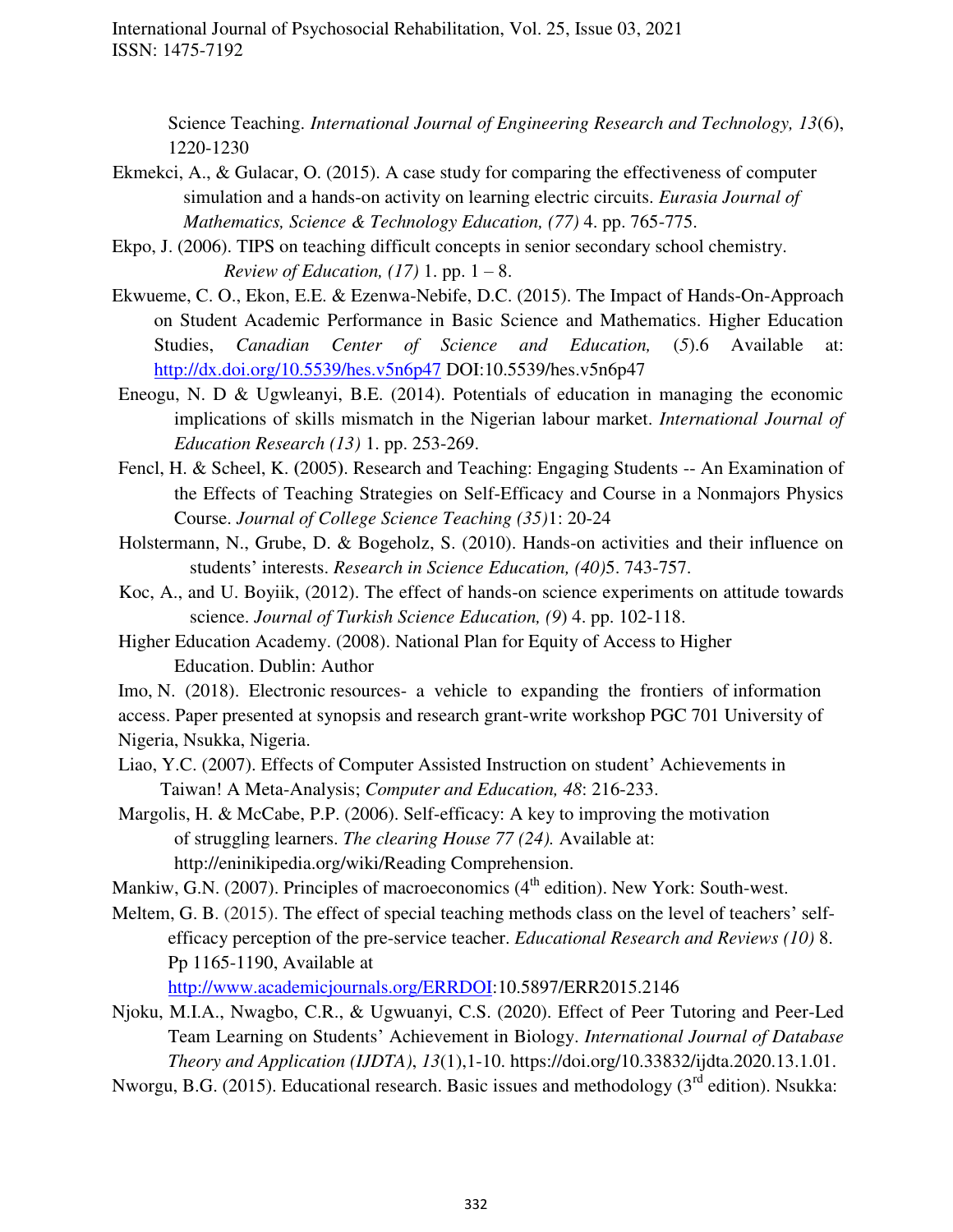University Trust

- Offordile, E.E., Umeano, E.C., Adene, F.M., Obi, M.C., Ugwuanyi, C.S., Okeke, C.I.O., Adimora, D.E. (2021). Improving the academic achievement of low achieving secondary school students in physics using peer tutoring learning strategy: Implications for Engineering Career. *International Journal of Mechanical and Production Engineering Research and Development (IJMPERD)*, 11(3), 201–212. ISSN (P): 2249–6890; ISSN (E): 2249–8001. [http://www.tjprc.org/publishpapers/2-67-1618048208-](http://www.tjprc.org/publishpapers/2-67-1618048208-15IJMPERDJUN202115.pdf) [15IJMPERDJUN202115.pdf](http://www.tjprc.org/publishpapers/2-67-1618048208-15IJMPERDJUN202115.pdf)
- Okoro, C. (2005). Study habits and academic performance of junior secondary school students in Uyo metropolitan schools. *Delsu Journal of Educational Research and Development, (4)* 1, 136-139.
- Okoroma, N. S., 2006. Educational policies and problems of implementation in Nigeria. *Australian Journal of Adult Learning, (46)* pp. 2 243–262. Available at: [https://files.eric.ed.gov/fulltext/EJ797605.pdf.](https://files.eric.ed.gov/fulltext/EJ797605.pdf)
- Ololube, N. P. (2009). Understanding teachers' professional competencies for educational effectiveness. Owerri, Nigeria: Springfield.
- Oluyemi, S.D. & Adedeji, S.O. (2012). Skill mismatch among university graduates in Nigeria labour market. *Us-china education review 1.* pp. 90-98.
- Onyepunuka, M. I. (2016). Effect of meta-cognitive instructional strategy on students' achievement, interest and retention in secondary school economics in Asaba Education Zone of Delta State, Nigeria (unpublished masters thesis). University of Nigeria, Nsukka, Nsukka, Enugu State, Nigeria.
- Ossai, J.N. (2014). Effects of three instructional strategies on academic achievement in junior secondary school In J.C. Onuoha eta/. (Eds.). *Nigerian Journal of social studies and civil education, (6)* 1: 151 – 154.
- Randier, C & Hulda, M. (2007). Hands-on versus teacher-centred experiments in soil ecology. *Research in Science & Technological Education, (25)* 3: 329-338.
- Rossi, B. (2016). How to manage your data before it manages you. Bonhill London EC2A 4BX: Information Age.
- Rytting, M., Wright, G. Shumway, S. & Jenson, J. (2019). Comparison of simulation and handson lab in helping high school students learn physics concepts. *International Journal of Education (11)* 1. Available at: [https://doi.org/10.5296/ije.v11ii.14017.](https://doi.org/10.5296/ije.v11ii.14017)
- Sadi, O & Cakiroglu, J. (2011). Effects of hands-on activity enriched instruction on students' achievement and attitudes towards science. Journal of Baltic Science Education, 10 (2): 87-97.
- Santos, L., T. Bago, A. Baptist, S. Ambroso, M.A.C Fonseca and H. Quintas, 2016. The academic success of matured students in higher education: a Portuguese case study. *European Journal for Research on Education and Learning of Adults (7)* 1: 57-73. Available at: [http://www.ep.liu.se U](http://www.ep.liu.se/)RN: urn: NBN: de: 0111-pics-120147.